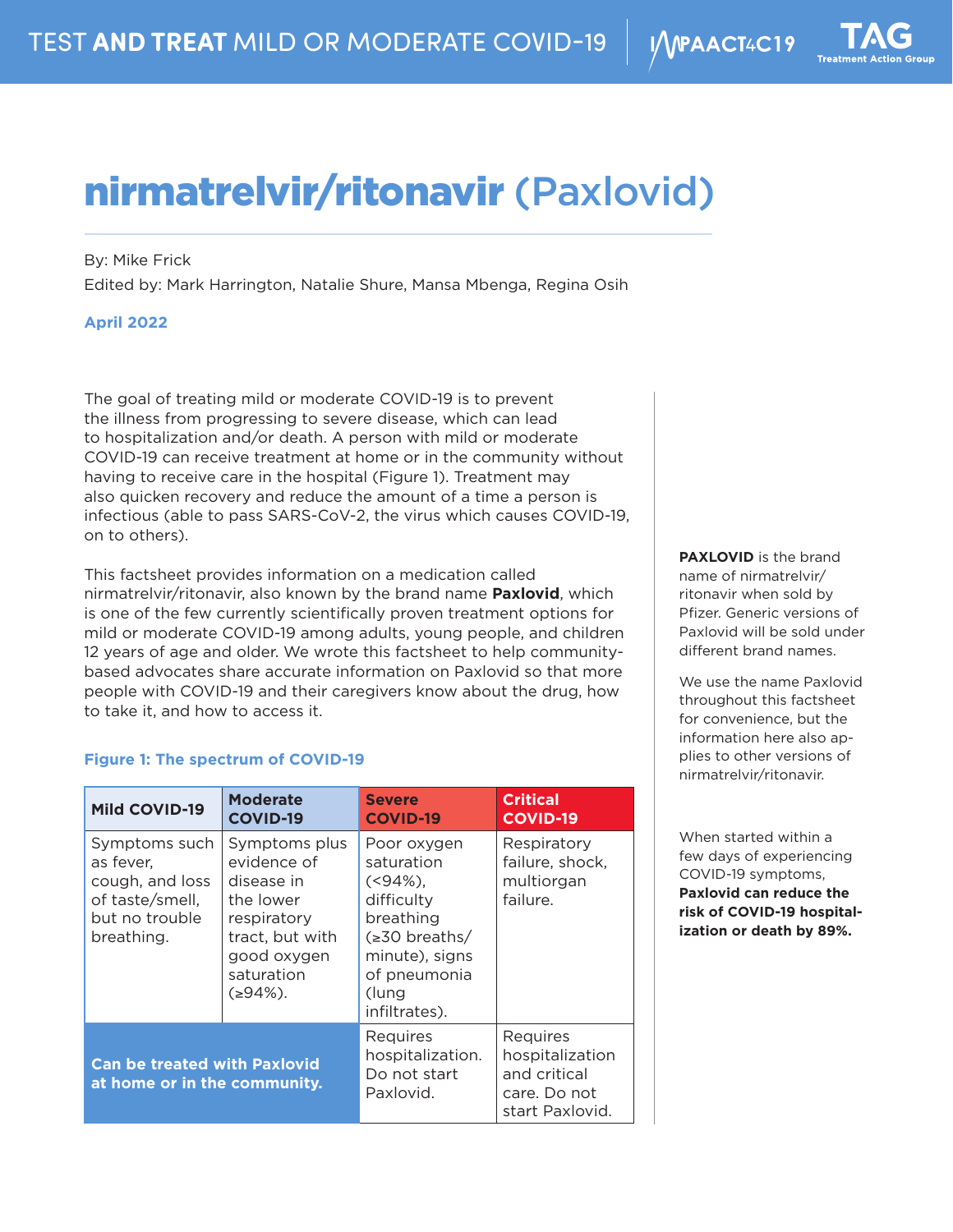When coupled with rest, supportive care, and monitoring, Paxlovid is one of the best tools people can use at home to prevent mild or moderate COVID-19 from progressing to severe disease. Access to Paxlovid is more important than ever following the surge in COVID-19 cases caused by the Omicron variant. In this stage of the pandemic, Paxlovid should be considered an essential medicine and access to Paxlovid a basic human right.

**What is Paxlovid?** Paxlovid is a medicine used in the treatment of mild or moderate COVID-19 that combines two drugs: **nirmatrelvir** and **ritonavir**. Nirmatrelvir is a new antiviral drug developed by Pfizer. Ritonavir is an older antiviral drug most often used to the enhance the effectiveness of treatments for HIV and hepatitis C.

#### **Figure 2: Who can take Paxlovid?**

| <b>Take Paxlovid if you:</b>                                                                                                                              |                                                                       |  |  |  |
|-----------------------------------------------------------------------------------------------------------------------------------------------------------|-----------------------------------------------------------------------|--|--|--|
|                                                                                                                                                           | have mild or moderate COVID-19                                        |  |  |  |
| and                                                                                                                                                       | a positive SARS-CoV-2 test (either rapid antigen test or PCR)         |  |  |  |
| and                                                                                                                                                       | are 12 years of age or older and weigh at least 40 kg<br>(~88 pounds) |  |  |  |
| and                                                                                                                                                       | are at high risk of progression to severe COVID-19                    |  |  |  |
| Before starting Paxlovid, give your health care provider a<br>complete list of other medications you take, including herbal and<br>traditional medicines. |                                                                       |  |  |  |

**Who can take Paxlovid?** Paxlovid can be used by adolescents or adults who are 12 years of age and older, weigh at least 40 kg, have received a positive SARS-CoV-2 test result, and are judged at high risk of progression from mild to moderate COVID-19 to severe disease, per an emergency use authorization granted by the U.S. Food and Drug Administration (FDA) and other regulatory authorities (Figure 2). People "at high risk of progression to severe COVID-19" include people with certain comorbidities or other health conditions that are known risk factors for hospitalization or death from COVID-19. This category includes people with diabetes, chronic lung disease, or immunosuppression, as well as elderly individuals regardless of comorbidities. Certain front-line health and essential workers who come into routine contact with large numbers of people who may have undiagnosed, transmissible SARS-CoV-2 should also be prioritized for treatment due to their higher exposure. People who are not yet vaccinated against COVID-19 are at especially high risk of hospitalization and death and should receive Paxlovid.

**How do I take Paxlovid?** One dose of Paxlovid = 300 mg of nirmatrelvir + 100 mg of ritonavir.

As shown in Figure 3, each dose of Paxlovid requires taking three pills: two nirmatrelvir 150 mg tablets (pink) + one ritonavir 100 mg tablet (white). It is important to take both drugs together. Ritonavir helps to boost the amount of nirmatrelvir in the body to the level required for the drug to work against COVID-19. Think of nirmatrelvir as the major character and ritonavir as playing an essential supporting role.

**The positive SARS-CoV-2 test required to receive Paxlovid can be either a rapid antigen test or a PCR test.** Rapid antigen tests have the quickest turnaround and can be taken at home as self-tests.

**People living with HIV, tuberculosis, or hepatitis C virus should be prioritized for access to testing and treatment for mild or moderate COVID-19.** They should also receive early access to COVID-19 vaccines. Read below for more info on using Paxlovid among these groups.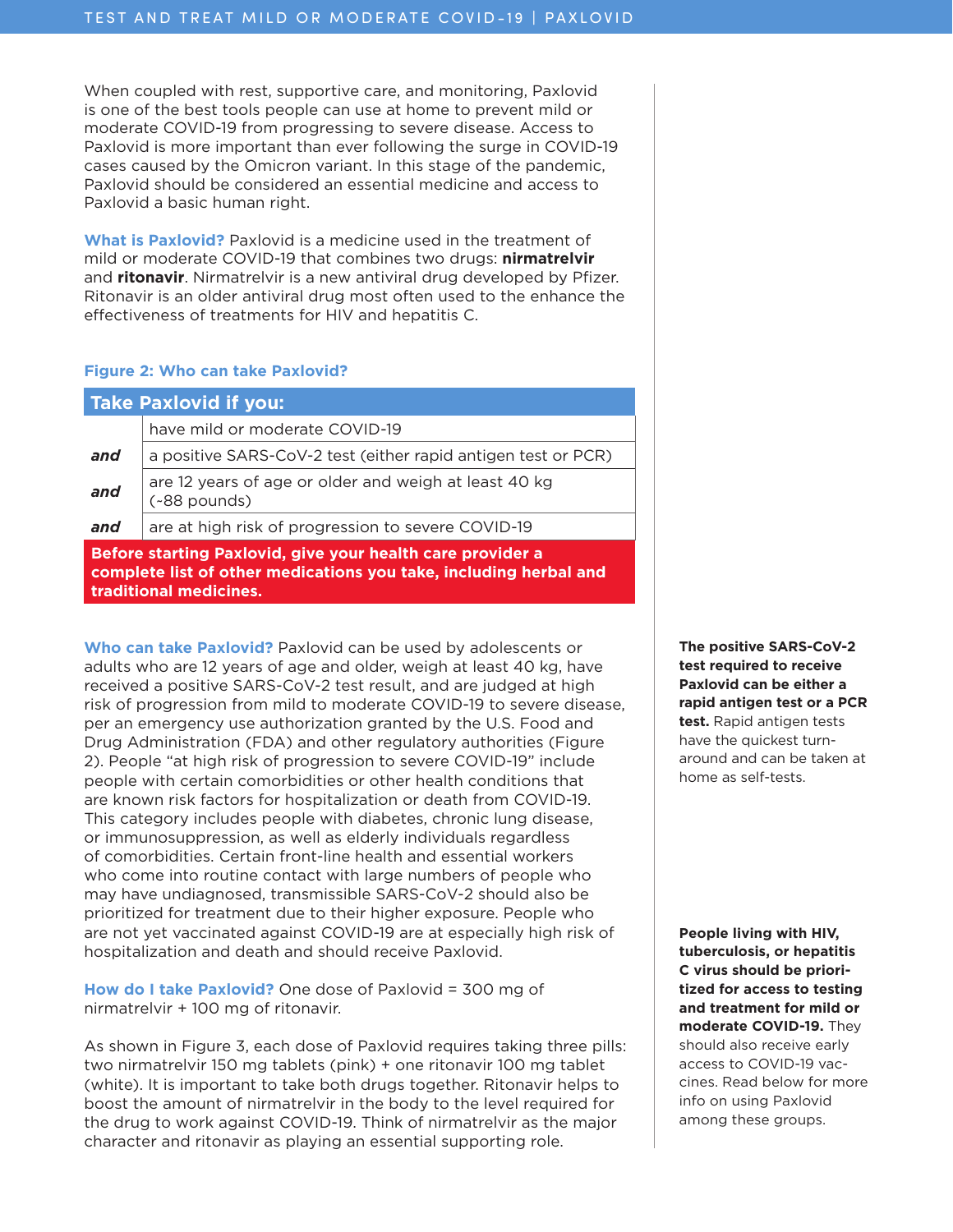Take Paxlovid twice a day for five days. You should start treatment as soon as possible and within five days of feeling COVID-19 symptoms. You can take Paxlovid with or without food (though taking it with a meal is a good idea since some people have trouble taking ritonavir on an empty stomach). A full five-day treatment course of Paxlovid contains 30 pills.

Paxlovid must be prescribed by a physician, pharmacist, or other qualified health care worker. If you test positive for COVID-19 and believe you may be at high risk of severe disease, contact your primary health care provider immediately to see if you are eligible to take Paxlovid.

#### **Figure 3: How to take Paxlovid**



**What if I miss a dose?** The most important thing is to take every Paxlovid dose in full, according to a set schedule. This is called adherence and is a way to ensure that enough drug remains in the body to work against COVID-19. For example, each day you can take one dose in the morning (three pills) and the second dose in the evening (three pills) for a total of six pills.

If you forget to take a dose, or only take a partial dose, and less than eight hours have passed, the missed dose or pills should be taken as soon as possible before the next dose. If more than eight hours have passed since the missed dose, you should wait to take the next scheduled dose. In this event, you would take your last dose of Paxlovid on Day 6 after starting treatment.

## **How was Paxlovid studied? Is it safe and effective?** The

pharmaceutical company Pfizer studied the safety and efficacy of Paxlovid in a clinical trial of over 2,200 people who had just tested positive for COVID-19. Half were randomly assigned to be treated with Paxlovid, and half were randomly assigned to be treated with a placebo, or sugar pill. The study then compared the proportion of each group with COVID-19–related hospitalization or death from any cause and found Paxlovid to be safe and effective: the drug reduced the risk of COVID-19 hospitalization or death by 89% when taken correctly (Table 1). On the basis of these successful results, the FDA granted Paxlovid emergency use authorization in December 2021.

**Taking Paxlovid is not a substitute for getting vaccinated.** Vaccination provides the best protection against severe COVID-19.

**Do not crush, chew, or break tablets.** The tablets in Paxlovid should be swallowed whole.

**Do not make up for a missed dose by taking two doses of Paxlovid at once.**

#### **More info on Paxlovid clinical trials:**

• The clinical trial that showed the safety and efficacy of Paxlovid was called EPIC-HR ([NCT04960202\)](https://clinicaltrials.gov/ct2/show/NCT04960202).

- The study of Paxlovid among people at lower risk, including some people who have been vaccinated, is called EPIC-SR [\(NCT05011513\)](https://clinicaltrials.gov/ct2/show/NCT05011513).
- The study of Paxlovid as preventive treatment for people exposed to CO-VID-19 is called EPIC-PEP [\(NCT05047601\)](https://clinicaltrials.gov/ct2/show/NCT05047601).

• The study of Paxlovid among children is called EPIC-PEDS ([NCT05261139\)](https://clinicaltrials.gov/ct2/show/NCT05261139).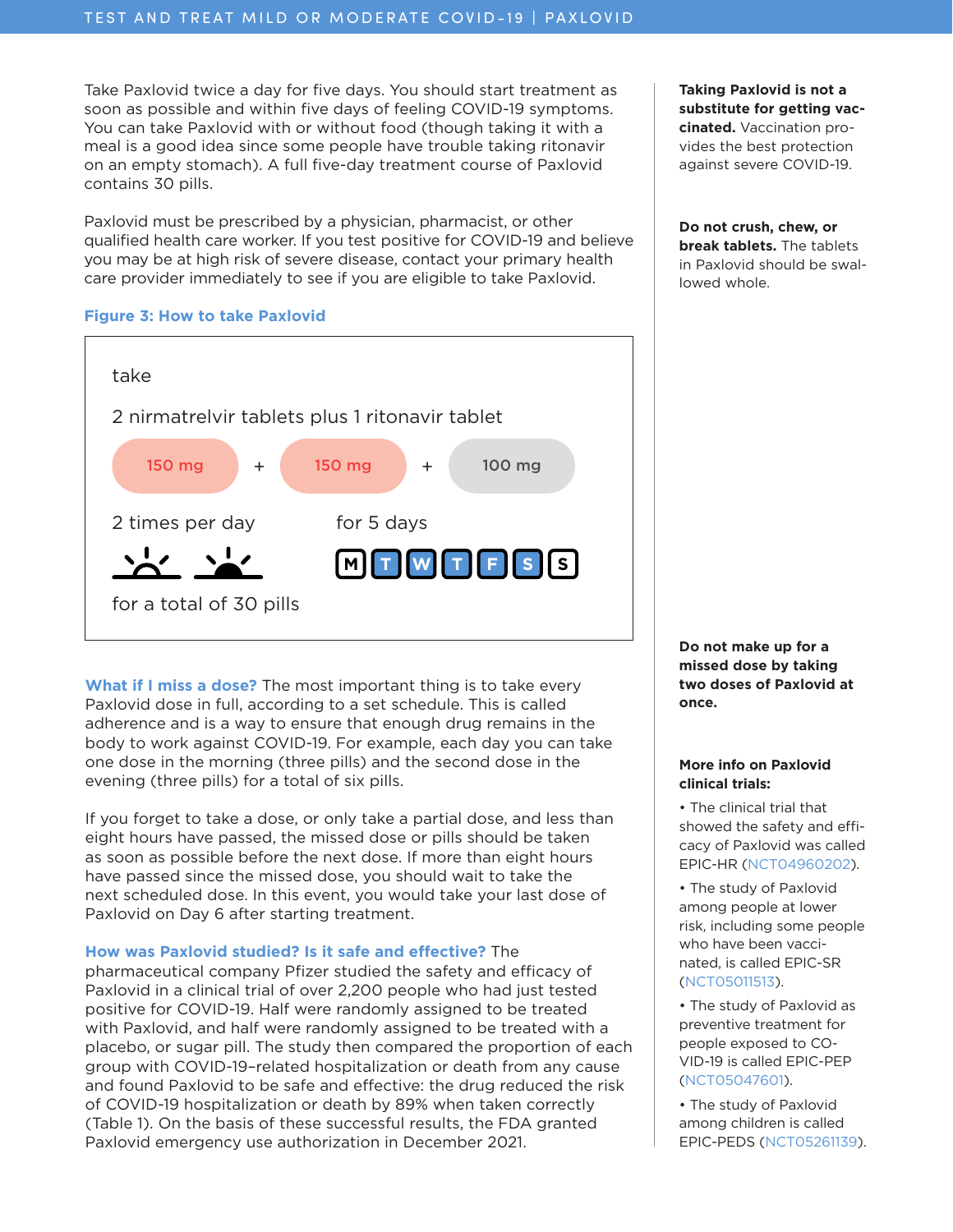The clinical trial of Paxlovid did not include people vaccinated for COVID-19. Pfizer is now studying the safety and efficacy of Paxlovid among people who are deemed at lower risk of severe COVID-19, including people who have been vaccinated against COVID-19. Pfizer is conducting a third study to evaluate whether Paxlovid can be taken as preventive treatment by people exposed to COVID-19 by a member of their household. A fourth study of Paxlovid among children aged 6 to 18 years is also underway. These studies will report results in 2022 and, depending on the results, may expand Paxlovid's indicated use to include additional groups of people. In the meantime, people vaccinated against COVID-19 can take Paxlovid if they meet the general eligibility criteria in Figure 2.

| Table 1: Paxlovid safety and efficacy results from the Pfizer EPIC-HR trial                                           |                                                                                                                                                                                                                                                                                                                                                                                                                                                                                                                                             |                             |  |  |  |
|-----------------------------------------------------------------------------------------------------------------------|---------------------------------------------------------------------------------------------------------------------------------------------------------------------------------------------------------------------------------------------------------------------------------------------------------------------------------------------------------------------------------------------------------------------------------------------------------------------------------------------------------------------------------------------|-----------------------------|--|--|--|
|                                                                                                                       | <b>Paxlovid</b><br>$(n=697)$                                                                                                                                                                                                                                                                                                                                                                                                                                                                                                                | <b>Placebo</b><br>$(n=682)$ |  |  |  |
| $Efficacy*$<br>Number (and proportion) of<br>participants with COVID-19<br>hospitalization or death<br>through Day 28 | 5(0.72%)                                                                                                                                                                                                                                                                                                                                                                                                                                                                                                                                    | 44 (6.45%)                  |  |  |  |
| All-cause mortality (deaths)<br>through Day 28                                                                        | $\Omega$                                                                                                                                                                                                                                                                                                                                                                                                                                                                                                                                    | 13 (1.1%)                   |  |  |  |
| What this means:                                                                                                      | Fewer people in the EPIC-HR study who received Paxlovid<br>were hospitalized related to COVID-19 or dead 28 days after<br>entering the study than those who received placebo. There were<br>no deaths in the group receiving Paxlovid compared with 13<br>deaths in the placebo group. More precisely, Paxlovid reduced<br>the risk of COVID-19 hospitalization or death by 89% compared<br>with placebo. This result was consistent across sub-groups of<br>participants analyzed by age, gender, body mass index, and<br>diabetes status. |                             |  |  |  |

\*This is the primary efficacy analysis of 1,379 participants who started Paxlovid within 3 days of experiencing symptoms. Results were similar in a secondary efficacy analysis among a larger group of participants who began Paxlovid within 5 days of feeling symptoms.

**What are some common side effects of Paxlovid?** In a clinical trial that demonstrated the safety and efficacy of Paxlovid, the drug was well tolerated by most participants who received it. People taking Paxlovid reported fewer serious adverse events than people on placebo. Side effects reported more frequently by people who took Paxlovid instead of placebo included a distorted sense of taste (5.6% for Paxlovid vs. 0.3% for placebo) and diarrhea (3.1% vs. 1.6%). These effects were mild for most people who experienced them.

**Does Paxlovid work against COVID-19 caused by an infection with the Omicron variant?** Yes! Paxlovid is effective against COVID-19 caused by infection with the Omicron variant and previous COVID-19 variants. Early data suggest Paxlovid retains activity against the BA.2 Omicron subvariant.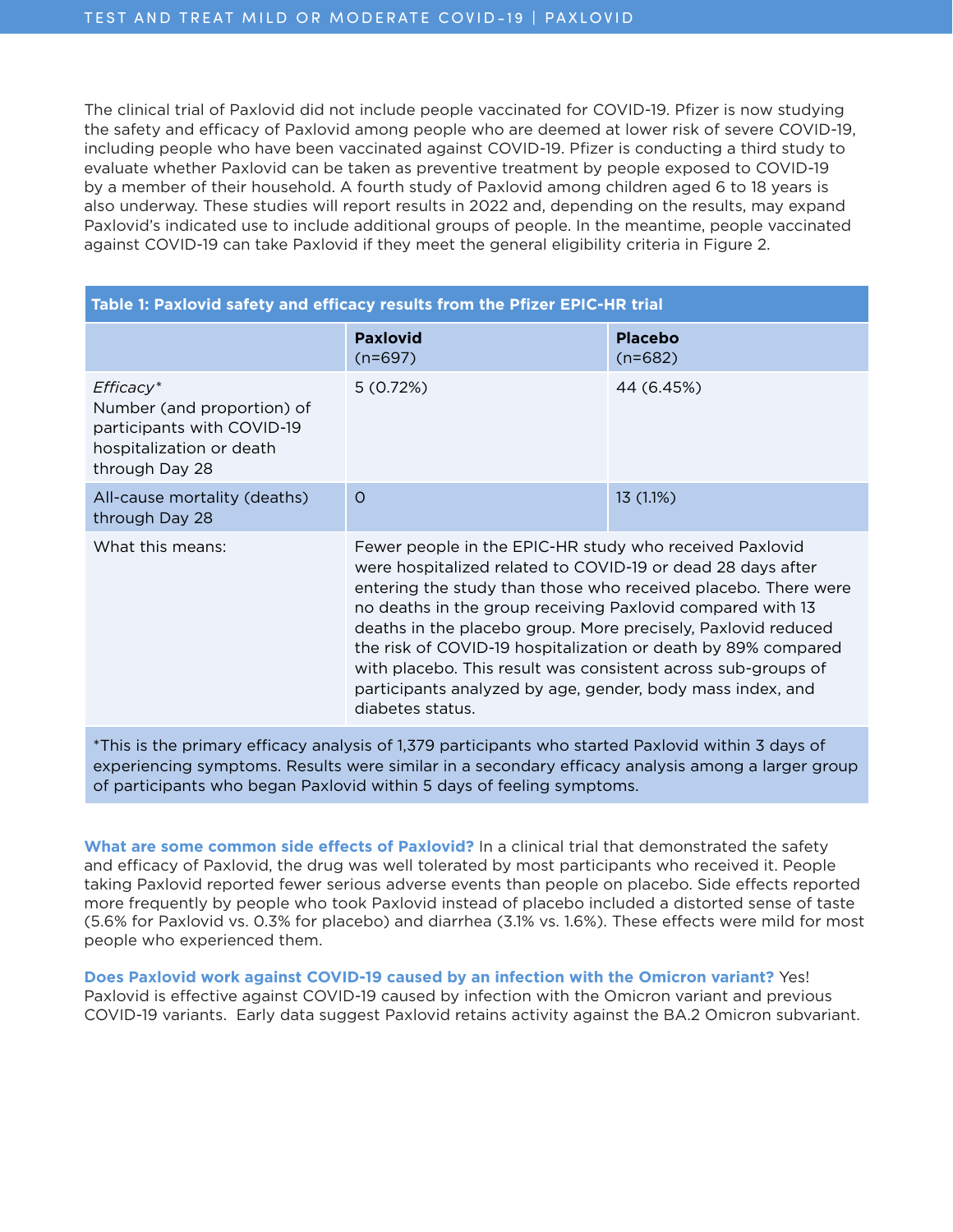**Can Paxlovid be taken with medications used to treat other illnesses?** In general, yes. But the specific answer depends on the other medicines you are taking.

You may hear a lot about Paxlovid interacting with other medicines. This is because Paxlovid can affect how quickly the body processes other drugs. At the same time, some other drugs may affect how quickly the body processes Paxlovid. These effects are called drug-drug interactions. Drug-drug interactions can change how well certain medicines work and can sometimes lead to dangerous side effects.

The liver is responsible for processing drugs in the body. There are specific enzymes in the liver that are essential to breaking down drugs. Some medicines can speed up or slow down specific liver enzymes, changing how quickly the body processes medicines and thereby affecting how much drug is in the body. In the case of Paxlovid, the ritonavir in Paxlovid inhibits (slows down) the activity of a liver enzyme called CYP3A that plays an important role in drug metabolism. At the same time that ritonavir inhibits CYP3A, the nirmatrelvir in Paxlovid is itself metabolized by CYP3A. By slowing down CYP3A, the ritonavir ensures that enough nirmatrelvir remains in the body for long enough to have its full effect. But this also means that when Paxlovid is taken with other drugs, things can go in one of two directions:

- Because CYP3A is inhibited (slowed down) by ritonavir, other drugs that are processed by this enzyme will be cleared by the body more slowly. Slower clearance will increase the concentration of these drugs to higher-than-normal levels, potentially leading to more side effects or adverse reactions.
- If Paxlovid is taken together with other drugs that speed up CYP3A, then the body will clear Paxlovid more quickly. This faster clearance could reduce nirmatrelvir drug levels to a point where Paxlovid is less effective against COVID-19.

**Table 2** (on the following page) illustrates drug-drug interactions between Paxlovid and some common medicines that people with HIV, tuberculosis (TB), and hepatitis C virus (HCV) may be taking. For more information on Paxlovid-related drug-drug interactions, you can consult the University of Liverpool COVID-19 drug interaction checker [\(https://covid19-druginteractions.](https://covid19-druginteractions.org/)  $org/$ ).

The bottom line: Always tell your health care provider about other medicines you are taking before starting Paxlovid. Depending on the medicine and its interaction with Paxlovid, your health care provider may change the dose of your medicine, switch you to a different medicine, or ask you to stop taking it altogether while on Paxlovid.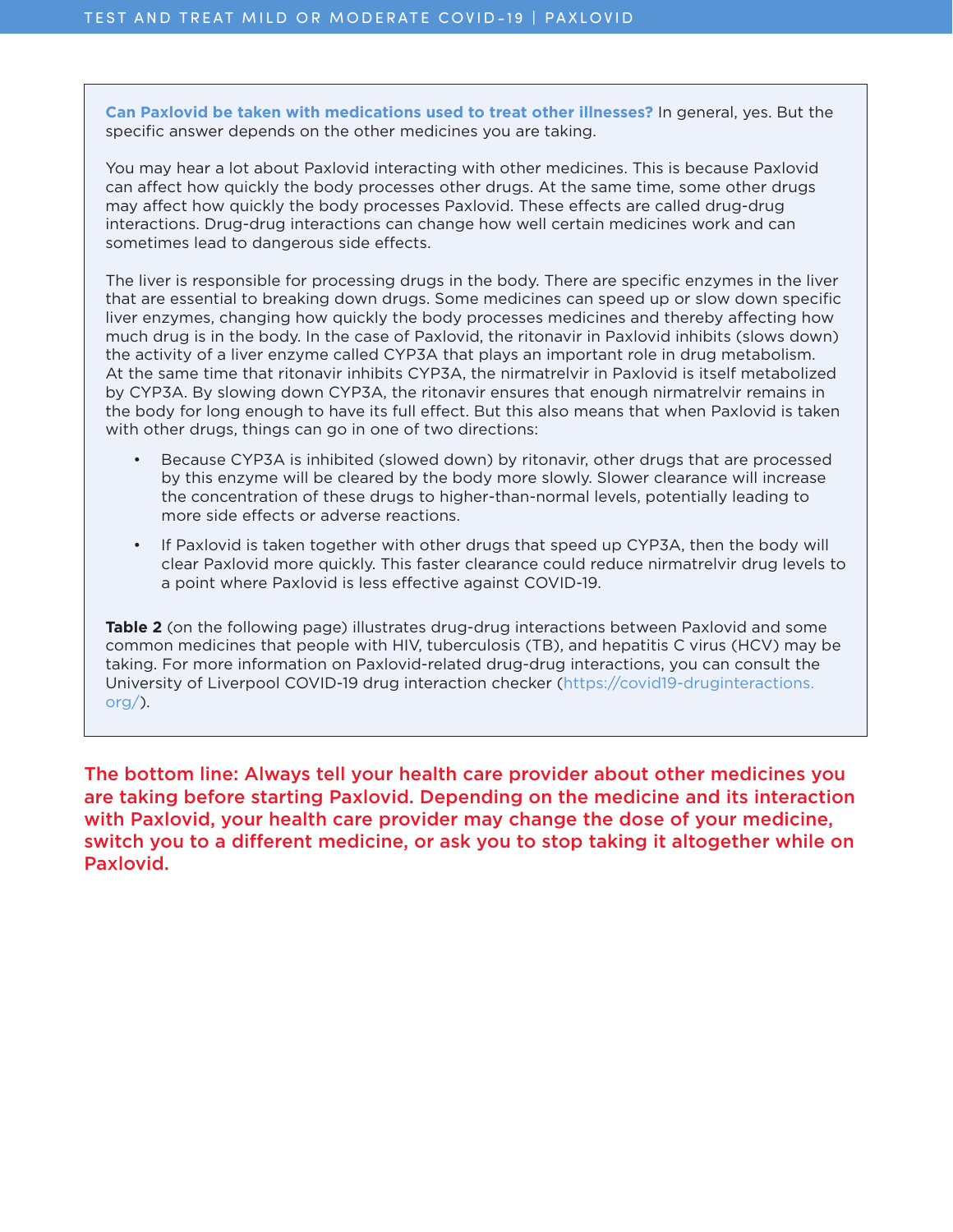| Table 2: Taking Paxlovid with medicines used to treat TB, HIV, and HCV* |                                                                                                                                                           |                                                          |  |  |  |
|-------------------------------------------------------------------------|-----------------------------------------------------------------------------------------------------------------------------------------------------------|----------------------------------------------------------|--|--|--|
| <b>Condition</b>                                                        | <b>Medications</b>                                                                                                                                        | <b>Effect with Paxlovid</b>                              |  |  |  |
| TB                                                                      | rifampicin                                                                                                                                                | Paxlovid concentrations                                  |  |  |  |
|                                                                         | rifapentine                                                                                                                                               |                                                          |  |  |  |
|                                                                         | isoniazid                                                                                                                                                 | - no expected interaction                                |  |  |  |
|                                                                         | bedaquiline                                                                                                                                               | ↑ bedaquiline concentration                              |  |  |  |
|                                                                         | linezolid                                                                                                                                                 | - no expected interaction                                |  |  |  |
|                                                                         | delamanid                                                                                                                                                 | ↑ delamanid concentrations                               |  |  |  |
|                                                                         | pretomanid                                                                                                                                                | - no expected interaction                                |  |  |  |
|                                                                         | moxifloxacin, levofloxacin                                                                                                                                | - no expected interaction                                |  |  |  |
| <b>HIV</b>                                                              | dolutegravir                                                                                                                                              | - no expected interaction                                |  |  |  |
|                                                                         | bictegravir                                                                                                                                               | - no expected interaction                                |  |  |  |
|                                                                         | efavirenz                                                                                                                                                 | ↑ efavirenz concentration                                |  |  |  |
|                                                                         | emtricitabine/tenofovir alafenamide                                                                                                                       | - potential weak interaction                             |  |  |  |
|                                                                         | cabotegravir/rilpivirine (long acting)                                                                                                                    | - no expected interaction                                |  |  |  |
|                                                                         | ritonavir or cobicistat (including<br>lopinavir/ritonavir, darunavir/ritonavir,<br>darunavir/cobicistat, atazanavir/<br>ritonavir, atazanavir/cobicistat) | monitor for increased side effects                       |  |  |  |
| <b>HCV</b>                                                              | sofosbuvir/velpatasvir/voxilaprevir                                                                                                                       | ↑sofosbuvir, velpatasvir, voxilaprevir<br>concentrations |  |  |  |
|                                                                         | glecaprevir/pibrentasvir                                                                                                                                  | ↑ glecaprevir/<br>pibrentasvir concentrations            |  |  |  |
| Opioid<br>substitution                                                  | methadone                                                                                                                                                 | I methadone concentrations                               |  |  |  |
|                                                                         | buprenorphine                                                                                                                                             | - potential weak interaction                             |  |  |  |

\* Table lists important or representative medicines for each condition but is not comprehensive. For more information on drug-drug interactions, consult the University of Liverpool COVID-19 drug interactions resource: https://www.covid19-druginteractions.org/checker.

**Major interaction expected. Do not use with Paxlovid.** 

**Some interaction expected. Use under supervision and monitor for side effects.** 

No significant interaction expected. Drugs can be taken together with minimal monitoring.

# **Taking Paxlovid if you are receiving treatment for HIV, TB, or HCV**

Some evidence suggests that people with HIV, TB, and HCV may be at a higher risk of severe outcomes from COVID-19. (This risk is greatest when people with HIV, TB, or HCV also have additional risk factors for COVID-19 or are unvaccinated.) For this reason, people living with one or more of these three conditions should be prioritized for access to testing and treatment for mild or moderate COVID-19. They should also receive early access to COVID-19 vaccines.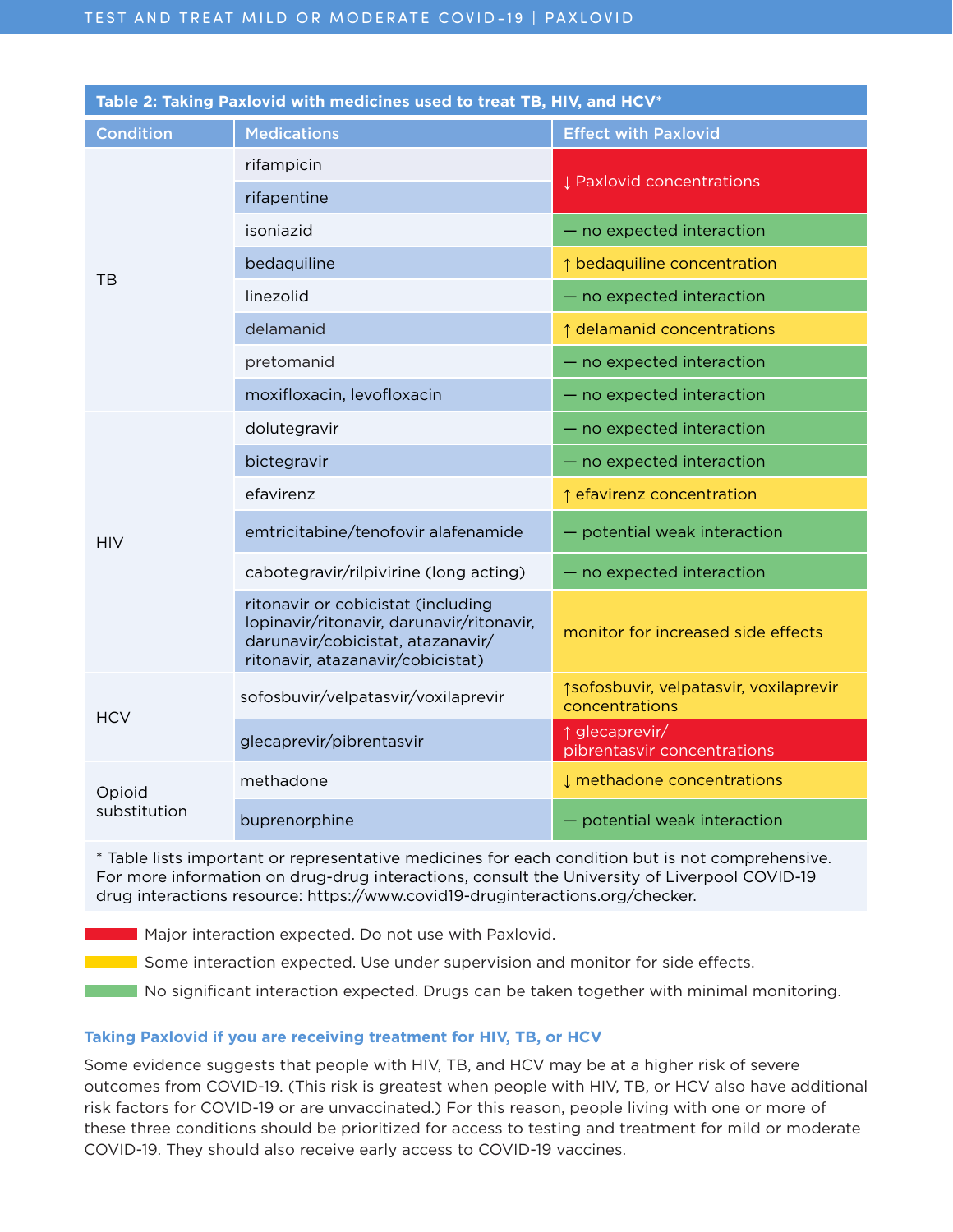**Can people living with HIV take Paxlovid?** Yes, people living with HIV (PLHIV) can take Paxlovid and Paxlovid may be given antiretroviral therapy (ART) regimens. PLHIV receiving Paxlovid should continue their HIV treatment without interruption. Many PLHIV may already be taking ritonavir as a part of their ART regimen. These people can receive Paxlovid without having to change their ART regimen but should be monitored for increased side effects. *Treat COVID-19 and continue HIV treatment.* 

**Can people with TB take Paxlovid?** The answer depends on the type of TB and the drugs being taken.

- For people with TB infection (sometimes called latent TB infection, or LTBI) who are eligible to take TB preventive treatment, the rifapentine or rifampicin used in common regimens (3HP, 1HP, 3HR, 4R) induces the same CYP3A liver enzyme that the ritonavir in Paxlovid inhibits. This means rifampicin and rifapentine will reduce nirmatrelvir levels, making Paxlovid less effective. People in this category should *treat and recover from COVID-19 and wait to start TB preventive treatment.* People who have already started a TB preventive treatment regimen with rifapentine or rifampicin can temporarily pause their regimen while taking Paxlovid and then resume TB preventive treatment several days after taking their last Paxlovid dose.
- For people with drug-sensitive TB, the rifampicin or rifapentine used in first-line TB treatment regimens interacts with the ritonavir in Paxlovid in a way that makes Paxlovid less effective. People in this category should *continue drug-sensitive TB treatment and seek alternatives to Paxlovid for COVID-19.*
- For people with drug-resistant TB, Paxlovid may increase the concentration of certain drugs such as bedaquiline. People in this category should *continue drug-resistant TB treatment and consider Paxlovid for COVID-19.* If Paxlovid is taken, it is important that clinicians and patients work together to monitor for side effects and adjust TB drugs if necessary.

**Can people with HCV take Paxlovid?** Yes, people with HCV can take Paxlovid. Paxlovid is not recommended for use together with an HCV treatment called glecaprevir/pibrentasvir (also known by the brand names Mavyret and Maviret).

**Can pregnant people take Paxlovid?** The short answer is yes. The longer answer is that there are little data on using nirmatrelvir during pregnancy. (Ritonavir is often taken by pregnant people living with HIV and is considered safe for use.) However, while we wait for more data, it is important to allow pregnant people to make an informed choice to take Paxlovid — for at least two reasons. First, people who are pregnant or recently pregnant face a higher risk of severe COVID-19 than nonpregnant people. Second, COVID-19 is associated with poor pregnancy outcomes and poses a risk to the health of the mother and fetus. For these reasons, pregnant people with mild or moderate COVID-19 should have the choice to take Paxlovid after discussing the risks and benefits with their health care provider. The FDA has said that "for a mother and unborn baby, the benefit of taking Paxlovid may be greater than the risk of the treatment." Pregnant people who take Paxlovid should be followed throughout the duration of their pregnancy and after delivery and report pregnancy outcomes to their health care providers.

The option to take Paxlovid is all the more important given that another treatment option for mild and moderate COVID-19, molnupiravir, should *not* be taken by people who are pregnant or breastfeeding. (See Treatment Action Group's *Test and Treat Mild or Moderate COVID-19 Molnupiravir* factsheet for more information.)

**What about people who want to avoid pregnancy?** People taking hormonal birth control (such as Depo Provera) should know that Paxlovid may make their birth control less effective. For this reason, people who remain sexually active while taking Paxlovid should use — or ask their sexual partners to use — a second form of contraception, such as barrier methods like condoms, in addition to their hormonal birth control while taking Paxlovid and for a few days afterward.